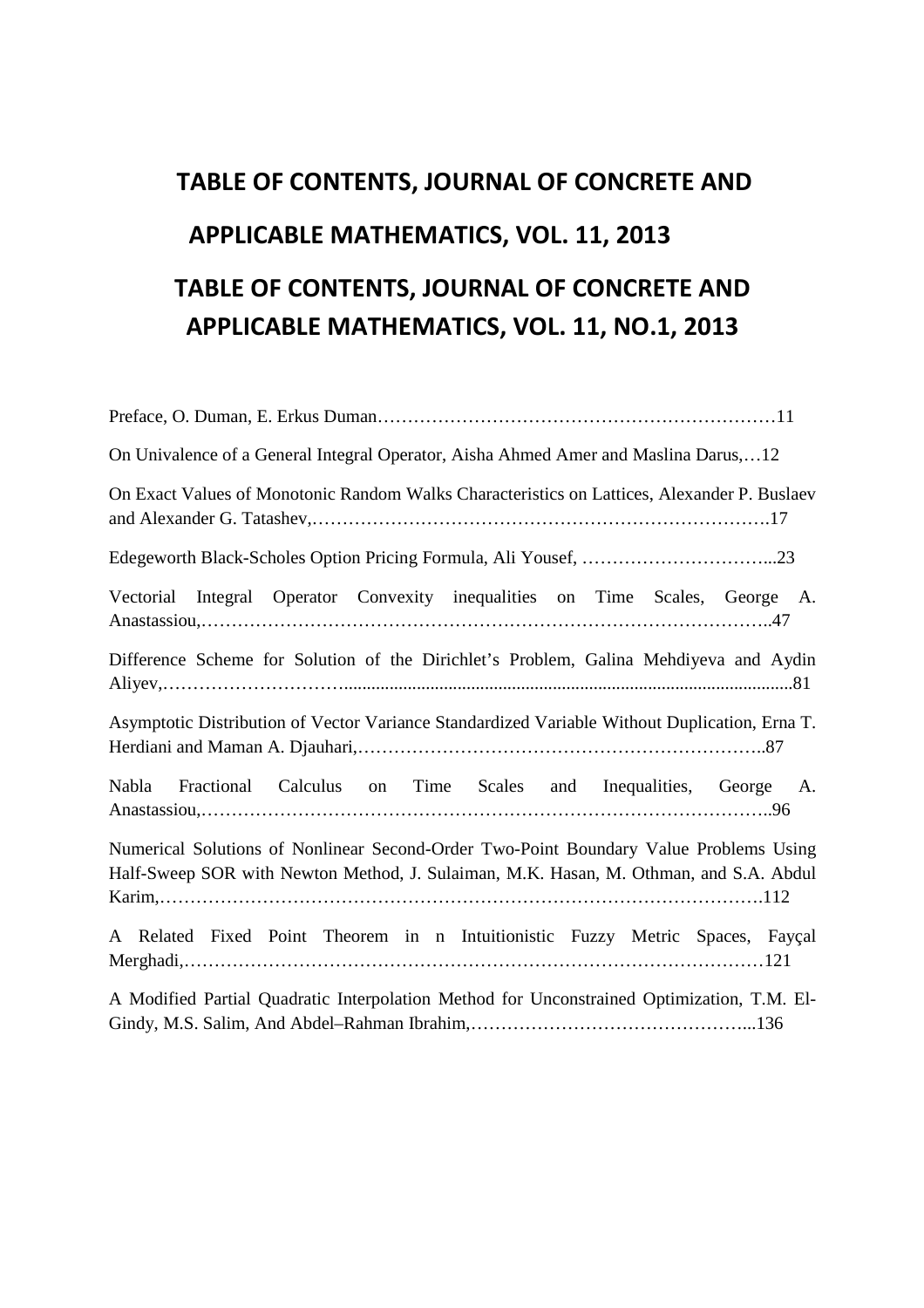## **TABLE OF CONTENTS, JOURNAL OF CONCRETE AND APPLICABLE MATHEMATICS, VOL. 11, NO.2, 2013**

| Some Extensions of Sufficient Conditions for Univalence of an Integral Operator, Nagat. M.                                                                                               |
|------------------------------------------------------------------------------------------------------------------------------------------------------------------------------------------|
| Performance Evaluation of Object Clustering using Traditional and Fuzzy Logic Algorithms,                                                                                                |
| Nine Point Multistep Methods for Linear Transport Equation, Paria Sattari Shajari and Karim                                                                                              |
| Comparing the Box-Jenkins Models Before and After the Wavelet Filtering in terms of Reducing<br>the Orders with Application, Qais Mustafa and Taha H. A. Alzubaydi, 190                  |
| Reduced Bias of the Mean for a Heavy Tailed Distribution, Rassoul                                                                                                                        |
| On the Hyers-Ulam Stability of Non-Constant Valued Linear Differential Equation $xy' = -\lambda y$ ,                                                                                     |
| The Approximate Solution of Multi-Higher Order Linear Volterra Integro-Fractional Differential<br>Equations with Variable Coefficients in Terms of Orthogonal Polynomials, Shazad Shawki |
| Comparing Some Robust Methods with OLS Method in Multiple Regression with Application,                                                                                                   |
| Hybrid Methods for Solving Volterra Integral Equations, Galina Mehdiyeva, Mehriban Imanova,                                                                                              |
| On the Number of Representations of an Integer of the form $x^2 + dy^2$ in a Number Field, Sarat                                                                                         |